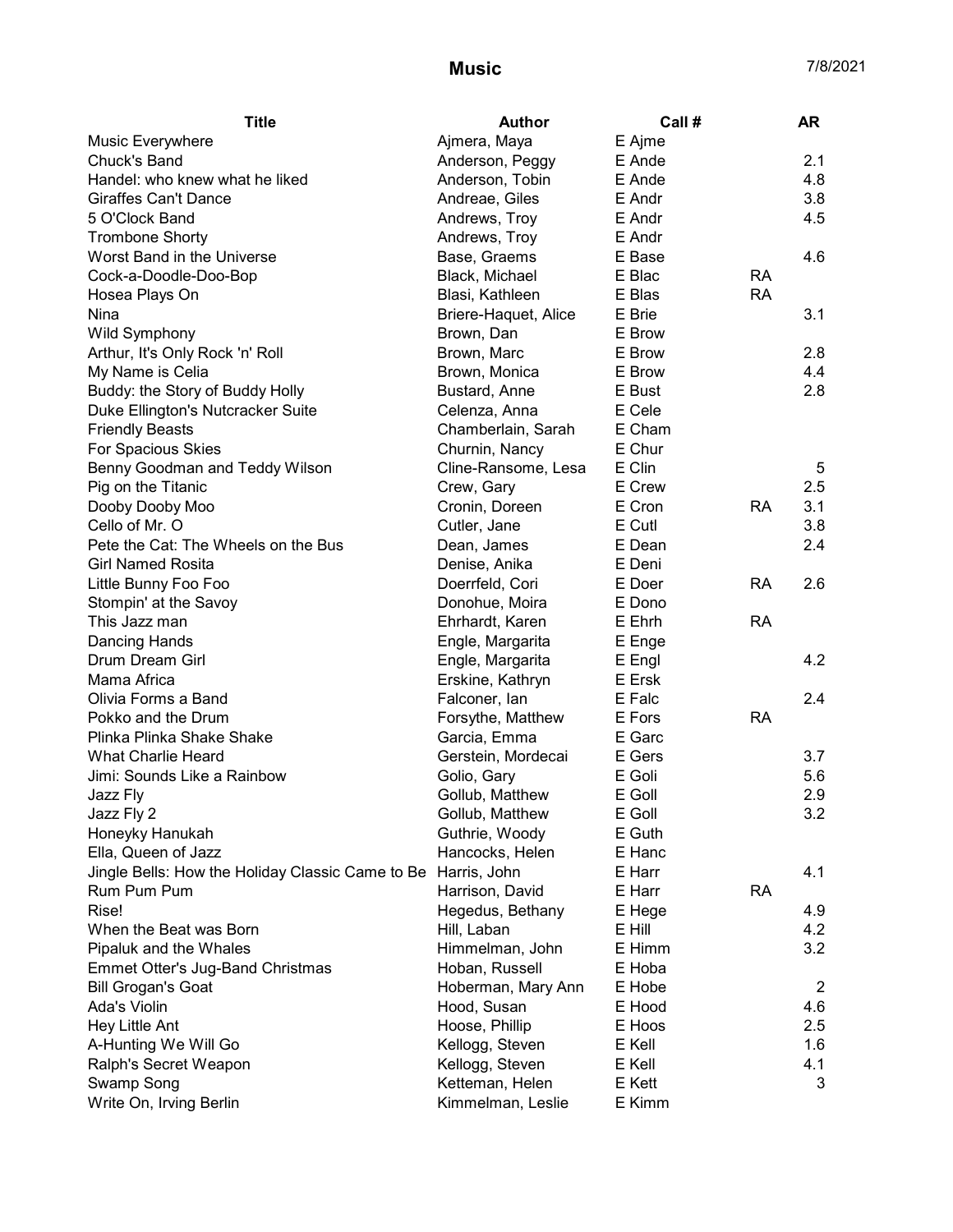| <b>Title</b>                                | <b>Author</b>                   | Call # |           | <b>AR</b> |
|---------------------------------------------|---------------------------------|--------|-----------|-----------|
| <b>Making Their Voices Heard</b>            | Kirkfield, Vivian               | E Kirk |           |           |
| Made in Mexico                              | Laufer, Peter                   | E Lauf |           | 5.7       |
| Groovy Joe: Dance Party Countdown           | Litwin, Eric                    | E Litw | <b>RA</b> |           |
| Sing and Dance in Your Polka Dot Pants      | Litwin, Eric                    | E Litw | <b>RA</b> |           |
| Anna and the Bagpiper                       | Locker, Thomas                  | E Lock |           |           |
| Froggy Plays in the Band                    | London, Johnathan               | E Lond |           | 2.2       |
| Hip Cat                                     | London, Johnathan               | E Lond |           | 3.3       |
| <b>Croaky Pokey</b>                         | Long, Ethan                     | E Long | <b>RA</b> | 1.6       |
| Sing-Along Song                             | Macken, JoAnn                   | E Mack |           | 2.4       |
| Muddy                                       | Mahin, Michael                  | E Mahi |           | 3.7       |
| When Angels Sing                            | Mahin, Michael                  | E Mahi |           | 4         |
| <b>Banjo Granny</b>                         | Martin, Jacqueline              | E Mart | RA        | 3.9       |
| Monkey See Monkey Do                        | Mason, Andy                     | E Maso |           |           |
| I and I                                     | Medina, Tony                    | E Medi |           |           |
| How Much Is That Doggie in the Window       | Merrill, Bob                    | E Merr |           | 2.6       |
| Zin! Zin! Zin! A Violin                     | Moss, Lloyd                     | E Moss |           | 3.3       |
| <b>Blues of Flats Brown</b>                 | Myers, Walter                   | E Myer |           | 3.8       |
| When Paul Met Artie                         | Neri, G.                        | E Neri |           |           |
| Itzhak: a Boy Who Loved the Violin          | Newman, Tracy                   | E Newm |           |           |
| Mister and Lady Day                         | Novesky, Amy                    | E Nove |           | 3.3       |
| Bears in a Band                             | Parenteau, Shirley              | E Pare |           |           |
| Bravest Man in the World                    | Polacco, Patricia               | E Pola |           |           |
| Josephine                                   | Powell, Patricia                | E Powe |           | 4.6       |
| John's Secret Dreams                        | Rappaport, Doreen               | E Rapp |           | 3.4       |
| Stand Up and Sing                           | Reich, Susanna                  | E Reic |           | 5.5       |
| Playing from the Heart                      | Reynolds, Peter                 | E Reyn |           |           |
| Grandpa Stops a War                         | Robeson, Susan                  | E Robe |           |           |
| <b>Blue Grass Boy</b>                       | Rosenstock, Barb                | E Rose |           |           |
| Little Melba and Her Big Trombone           | Russell-Brown, Katheryn E Russ  |        |           | 4.7       |
| Voice Named Aretha                          | Russell-Brown, Katheryn E Russ  |        |           | 4.7       |
| Dance By the Light of the Moon              | Ryder, Joanne                   | E Ryde |           | 2.5       |
| I Hope You Dance                            | Sanders, Mark                   | E Sand |           |           |
| Bawk and Roll                               | Sauer, Tammi                    | E Saue | <b>RA</b> | 2         |
| <b>Chicken Dance</b>                        | Sauer, Tammi                    | E Saue | <b>RA</b> | 2.3       |
| Music for Alice                             | Say, Allen                      | E Say  |           | 4         |
| I Got the Rhythm                            | Schofield-Morrison, Conn E Scho |        |           |           |
| Listen: How Pete Seeger Got America Singing | Schubert, Leda                  | E Schu |           |           |
| Waking Up is Hard to Do                     | Sedaka, Neil                    | E Seda | <b>RA</b> |           |
| Don't Laugh at Me                           | Seskin, Steve                   | E Sesk |           | 1.6       |
| Hello Muddah, Hello Faddah                  | Sherman, Allan                  | E Sher |           |           |
| Music in George's Head                      | Slade, Suzanne                  | E Slad |           | 3.9       |
| Hiccupotamus                                | Smallman, Steve                 | E Smal |           |           |
| Mozart, the Wonder Child                    | Stanley, Diane                  | E Stan |           | 6         |
| Wedding That Saved a Town                   | Strom, Yale                     | E Stro |           | 3.9       |
| <b>Five Nice Mice</b>                       | Tashiro, Chisato                | E Tash |           |           |
| <b>Guitar Genius</b>                        | Tomsic, Kim                     | E Toms |           | 4.3       |
| Hana Hashimoto, Sixth Violin                | Uegaki, Chieri                  | E Uega | <b>RA</b> | 4.7       |
| Bob Dylan                                   | Vegara, Isabel                  | E Vega |           |           |
| David Bowie                                 | Vegara, Isabel                  | E Vega |           |           |
| Dolly Parton                                | Vegara, Isabel                  | E Vega |           |           |
| Ella Fitzgerald                             | Vegara, Isabel                  | E Vega |           |           |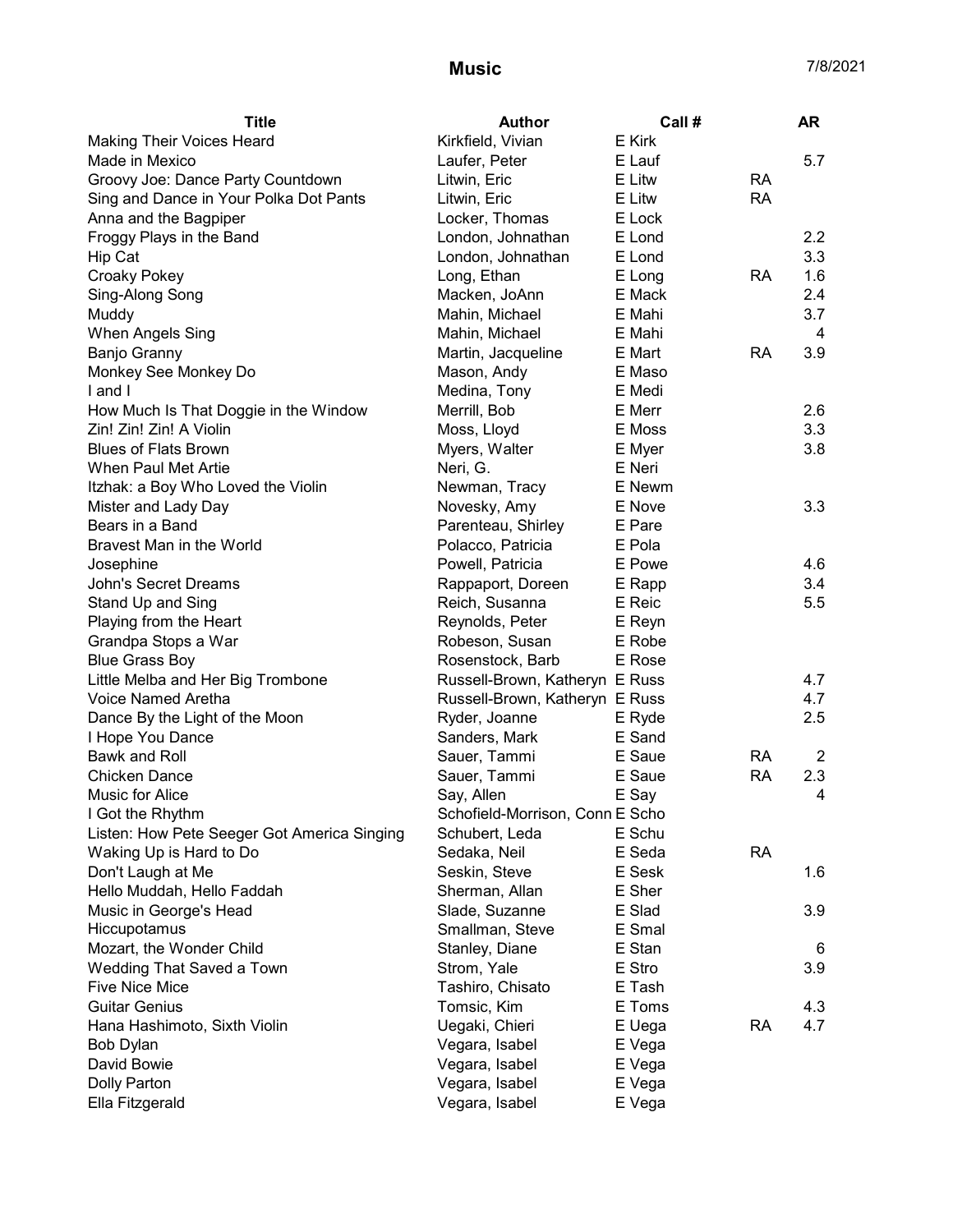| <b>Title</b>                              | <b>Author</b>       | Call #  |           | <b>AR</b> |
|-------------------------------------------|---------------------|---------|-----------|-----------|
| Elton John                                | Vegara, Isabel      | E Vega  |           |           |
| John Lennon                               | Vegara, Isabel      | E Vega  |           |           |
| Prince                                    | Vegara, Isabel      | E Vega  |           |           |
| Libba                                     | Veirs, Laura        | E Veir  |           | 3.5       |
| If You're Happy and You Know It           | Warhola, James      | E Warh  | <b>RA</b> |           |
| Harlem's Little Blackbird                 | Watson, renee       | E Wats  |           | 4.4       |
| Before John was a Jazz Giant              | Weatherford, Carole | E Weat  |           | 3         |
| By and By                                 | Weatherford, Carole | E Weat  |           | 3.7       |
| How Sweet the Sound                       | Weatherford, Carole | E Weat  |           | 3.3       |
| Legendary Miss Lena Horne                 | Weatherford, Carole | E Weat  |           | 5.7       |
| Leontyne Price                            | Weatherford, Carole | E Weat  |           | 4.8       |
| R-E-S-P-E-C-T                             | Weatherford, Carole | E Weat  |           |           |
| <b>Because</b>                            | Willems, Mo         | E Will  |           |           |
| Elvis is King                             | Winter, Jonah       | E Wint  |           | 4.6       |
| Jazz Age Josephine                        | Winter, Jonah       | E Wint  |           | 4.4       |
| Sonny's Bridge                            | Wittenstein, Barry  | E Witt  |           |           |
| Esquivel                                  | Wood, Susan         | E Wood  |           | 4.6       |
| Orchestra Pit                             | Wright, Johanna     | E Wrig  | <b>RA</b> | 1.5       |
| Puff, the Magic Dragon                    | Yarrow, Peter       | E Yarr  |           | 3.4       |
| Lost and Found, What's That Sound         | Ying, Jonathan      | E Ying  | <b>RA</b> |           |
| Harry and the Lady Next Door              | Zion, Gene          | E Zion  |           | 2.6       |
| Steel Pan Man of Harlem                   | Bootman, Colin      | J 398.2 |           | 3.6       |
| <b>Rockabilly Goats Gruff</b>             | Crosby, Jeff        | J 398.2 |           | 3         |
| I Know a Shy Fellow who Swallowed a Cello | Garriel, Barbara    | J 398.2 | <b>RA</b> |           |
| Honestly, Our Music Stole the Show        | Gunderson, Jessica  | J 398.2 |           | 2.3       |
| Goldi Rocks and the Three Bears           | Schwartz, Corey     | J 398.2 | <b>RA</b> | 2.9       |
| Abiyoyo                                   | Seeger, Pete        | J 398.2 |           | 2.2       |
| Abiyoyo Returns                           | Seeger, Pete        | J 398.2 |           | 2.7       |
| <b>Nifty Thrifty Music Crafts</b>         | Niven, Felicia      | J 745.5 |           |           |
| Music: Hit the Right Note                 | Green, Dan          | J 780   |           |           |
| Music                                     | Mason, Antony       | J 780   |           |           |
| M is for Melody                           | Wargin, Kathy-Jo    | J 780   |           | 5.6       |
| <b>Great Musicians</b>                    | Ziegler, Robert     | J 780   |           |           |
| Turn it Up                                | National Geographic | J 780.9 |           |           |
| Frederic Chopin                           | Venezia, Mike       | J 780.9 |           | 5.2       |
| Mozart                                    | Cook, Diane         | J 780.9 |           | 5.5       |
| Who was Wolfgang Amadeus Mozart           | McDonough, Yona     | J 780.9 |           | 5.3       |
| Beethoven                                 | Rachlin, Ann        | J 780.9 |           |           |
| Mozart                                    | Rachlin, Ann        | J 780.9 |           |           |
| Tchaikovsky                               | Rachlin, Ann        | J 780.9 |           |           |
| Aaron Copland                             | Venezia, Mike       | J 780.9 |           | 5.5       |
| <b>Beatles</b>                            | Venezia, Mike       | J 780.9 |           | 5         |
| Duke Ellington                            | Venezia, Mike       | J 780.9 |           | 5.9       |
| George Gershwin                           | Venezia, Mike       | J 780.9 |           | 4.9       |
| George Handel                             | Venezia, Mike       | J 780.9 |           | 5.5       |
| Igor Stravinsky                           | Venezia, Mike       | J 780.9 |           | 5.7       |
| Johann Sebastian Bach                     | Venezia, Mike       | J780.9  |           | 5.6       |
| <b>Johannes Brahms</b>                    | Venezia, Mike       | J 780.9 |           | 5.1       |
| Ludwig Van Beethoven                      | Venezia, Mike       | J780.9  |           | 5.5       |
| Peter Tchaikovsky                         | Venezia, Mike       | J 780.9 |           | 5.5       |
| <b>Wolfgang Amadeus Mozart</b>            | Venezia, Mike       | J 780.9 |           | 5.6       |
|                                           |                     |         |           |           |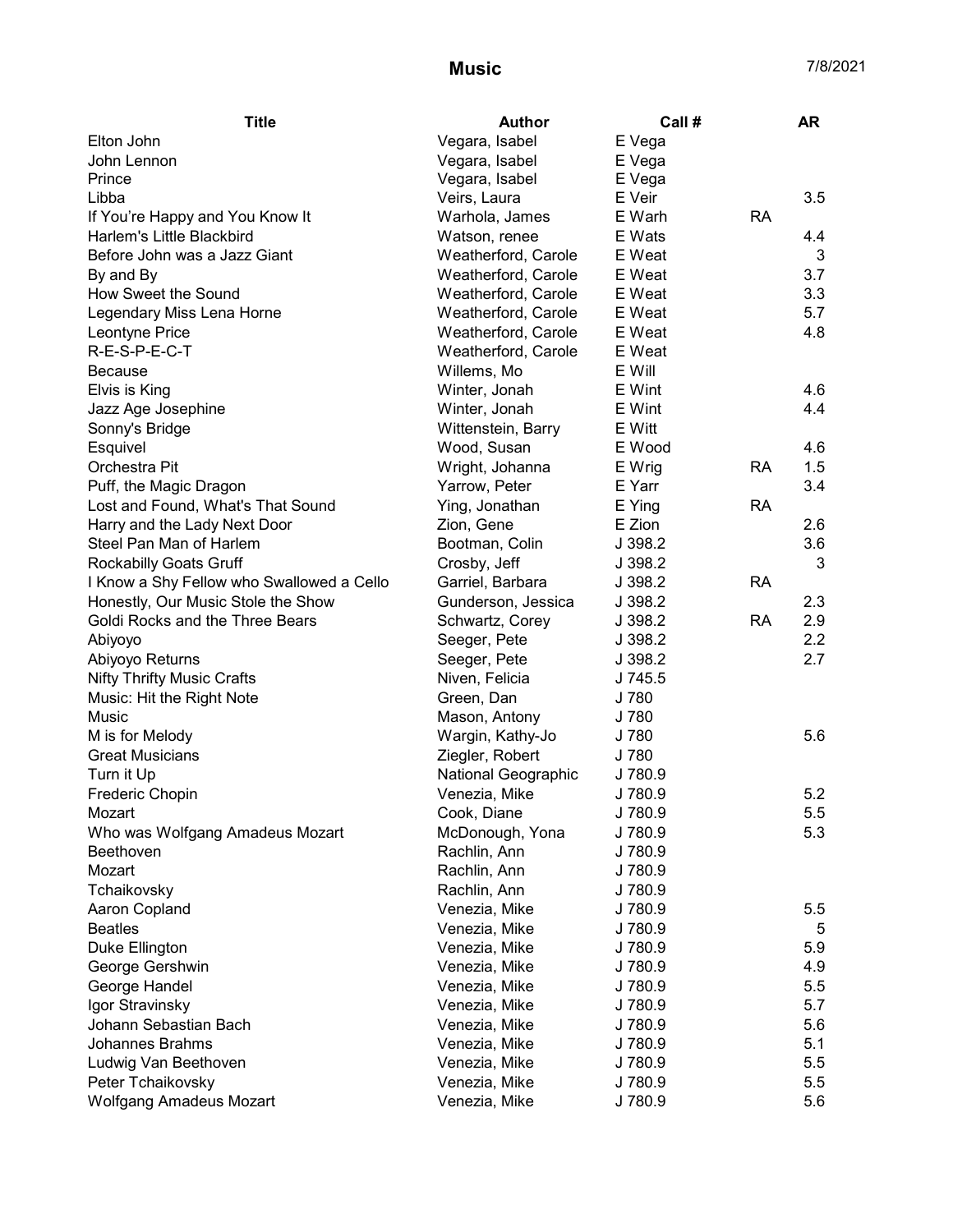| <b>Title</b>                                    | Author                | Call#         |           | <b>AR</b>      |
|-------------------------------------------------|-----------------------|---------------|-----------|----------------|
| <b>Great Composers</b>                          | Kallen, Stuart        | J 780.92      |           | 9.1            |
| Bach                                            | Rachlin, Ann          | J 780.92      |           |                |
| Music Lab: We Rock                              | Hanley, Jason         | J 781.6       |           |                |
| What Was Woodstock                              | Holub, Joan           | J 781.66      |           | 5.2            |
| What is Rock and Roll?                          | O'Connor, Jim         | J781.66       |           | 5.9            |
| Twelve Days of Christmas                        | Brett, Jan            | J 782.28      |           |                |
| O Little Town of Bethlehem                      | Brooks, Phillips      | J 782.28      |           |                |
| Little Drummer Boy                              | Keats, Ezra           | J 782.28      |           |                |
| Little Drummer Boy                              | Rodanas, Kristina     | J 782.28      |           |                |
| On Christmas Day in the Morning                 | Sweet, Melissa        | J 782.28      |           |                |
| Sing Noel                                       | Yolen, Jane           | J 782.28      |           |                |
| Here Comes Santa Claus                          | Autry, Gene           | J 782.4       |           | $\overline{2}$ |
| <b>Shawn Mendes</b>                             | Johnson, Robin        | J 782.4       |           | 5.8            |
| Victor Vito and Freddie Vasco                   | Berkner, Laurie       | J 782.42      |           |                |
| Hog Wild                                        | Boynton, Sandra       | J 782.42      |           |                |
| Sipping Spiders Through a Straw                 | DiPucchio, Kelly      | J 782.42      | <b>RA</b> |                |
| Who Were the Beatles?                           | Edgers, Geoff         | J 782.42      |           | 4.5            |
| Going, Going, Gone!                             | Katz, Alan            | J 782.42      | <b>RA</b> |                |
| On Top of the Potty                             | Katz, Alan            | J 782.42      |           |                |
| <b>Smelly Locker</b>                            | Katz, Alan            | J 782.42      |           |                |
| <b>Too Much Kissing</b>                         | Katz, Alan            | J 782.42      | <b>RA</b> | 3.5            |
| Where Did They Hide My Presents?                | Katz, Alan            | J 782.42      | <b>RA</b> | 0.5            |
| Cool Hip-Hop Music                              | Kenney, Karen         | J 782.42      |           | 5.3            |
| Take Me Out to the Ballgame                     | Northworth, Jack      | J 782.42      |           |                |
| Where We Are                                    | One Direction         | J 782.42      |           |                |
| Who Are the Rollinjg Stones?                    | Rau, Dana Meachem     | J 782.42      |           | 5.4            |
| <b>Becoming Billie Holiday</b>                  | Weatherford, Carole   | J 782.42      |           | 5.8            |
| Laura Ingalls Wilder Songbook                   | Wilder, Laura Ingalls | J 782.42      |           |                |
| <b>Musical Instruments</b>                      | Gogerly, Liz          | J 784         |           | 3.6            |
| <b>Those Amazing Musical Instruments</b>        | Helsby, Genevieve     | J 784         |           |                |
| High-Tech DIY Projects with Musical Instruments | Murphy, Maggie        | J 784.192     |           |                |
| Maker Projects for Kids who Love Music          | Sjonger, Rebecca      | J 784.192     |           |                |
| Story of the Orchestra                          | Levine, Robert        | J 784.2       |           |                |
| Should I Play the Piano?                        | Barber, Nicola        | J 786.2       |           | 5.6            |
| How to Improve at Playing Piano                 | Harrod, Elisa         | J 786.2       |           |                |
| Piano for Kids                                  | Ingkavet, Andrew      | J 786.214     |           |                |
| Should I Play the Drums?                        | Crask, Tom            | J 786.9       |           | 5.5            |
| <b>Stringed Instruments</b>                     | Dearling, Robert      | J 787         |           |                |
| How to Improve at Playing Guitar                | Clark, Tom            | J 787.87      |           |                |
| How to Play Guitar in 10 Easy Lessons           | Holton, Dan           | J 787.87      |           |                |
| Should I Play the Flute?                        | Barber, Nicola        | J 788.3       |           | 5.2            |
| Saxophones                                      | Sharth, Sharon        | J 788.7       |           | 3.8            |
| Should I Play the Trumpet?                      | Phillpotts, James     | J 788.9       |           | 6              |
| Pass the Buck                                   | Dahl, Michael         | J 973         |           | 3              |
| Bring Us Water, Molly Pitcher                   | Dahl, Michael         | J 973.3       |           | 1.8            |
| Keep on Sewing, Betsy Ross                      | Dahl, Michael         | J 973.3       |           | 2.7            |
| <b>Midnight Riders</b>                          | Dahl, Michael         | J 973.3       |           | 2.2            |
| Row, Row, Row the Boats                         | Dahl, Michael         | J 973.3       |           | 2.3            |
| <b>Trouble Brewing</b>                          | Dahl, Michael         | J 973.3       |           | 2.6            |
| Where is Broadway?                              | Yacka, Douglas        | J 974.7       |           | 7              |
| Who Was Louis Armstrong?                        | McDonough, Yona       | J B Armstrong |           | 5.2            |
|                                                 |                       |               |           |                |